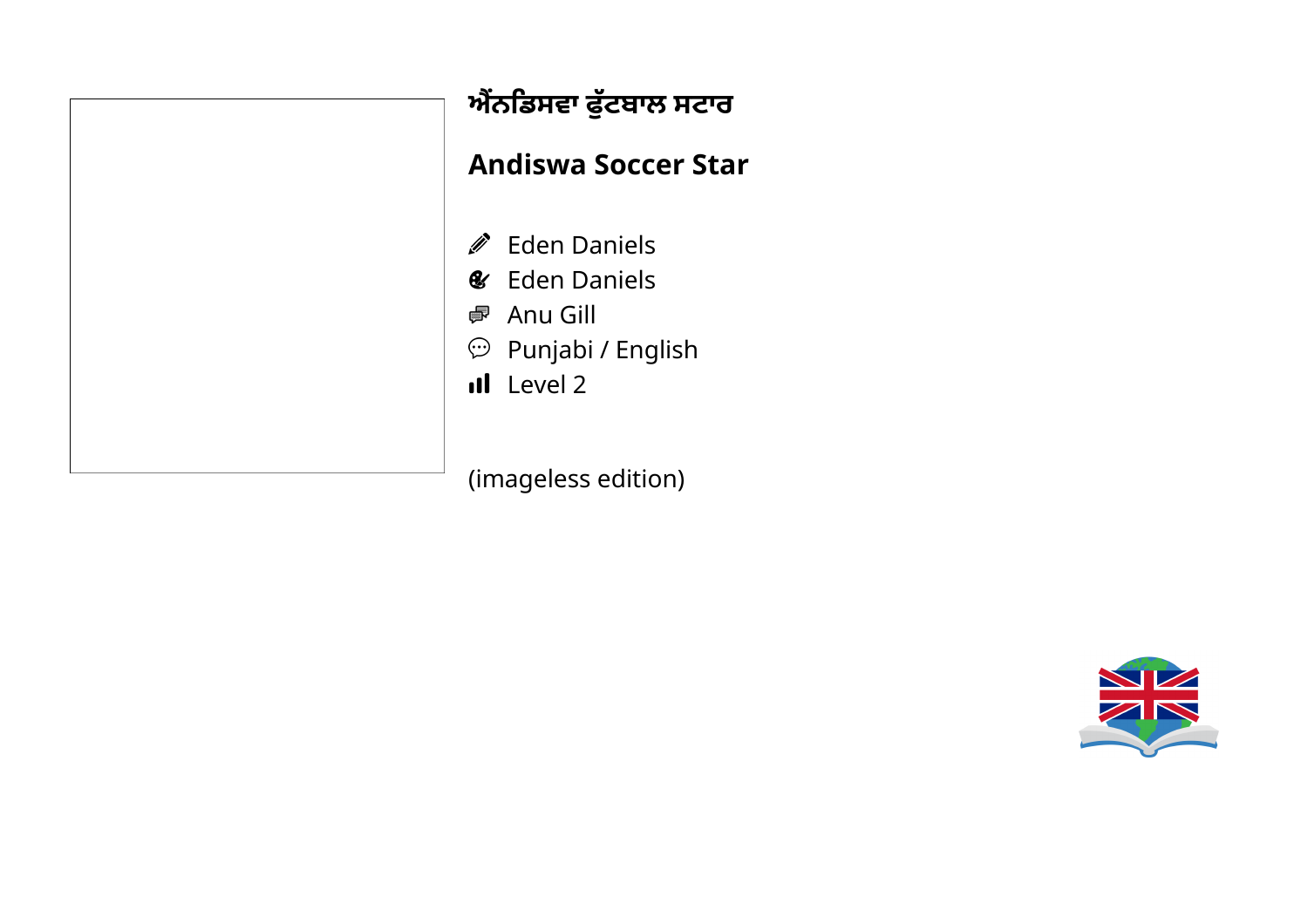ਐਂਨਡਿਸਵਾ ਮੁੰਡਿਆਂ ਨੂੰ ਫੁਟਬਾਲ ਖੇਡਦੇ ਦੇਖ ਰਹੀ ਸੀ। ਉਸਦੀ ਇੱਛਾ ਉਹਨਾਂ ਨਾਲ ਖੇਡਣ ਦੀ ਸੀ। ਉਸਨੇ ਕੇਂਚ ਨੂੰ ਪੁੱਛਿਆ ਜੇ ਉਹ ਉਹਨਾ ਨਾਲ ਖੇਡ ਸਕਦੀ ਹ।ੈ

• • •

Andiswa watched the boys play soccer. She wished that she could join them. She asked the coach if she can practise with them.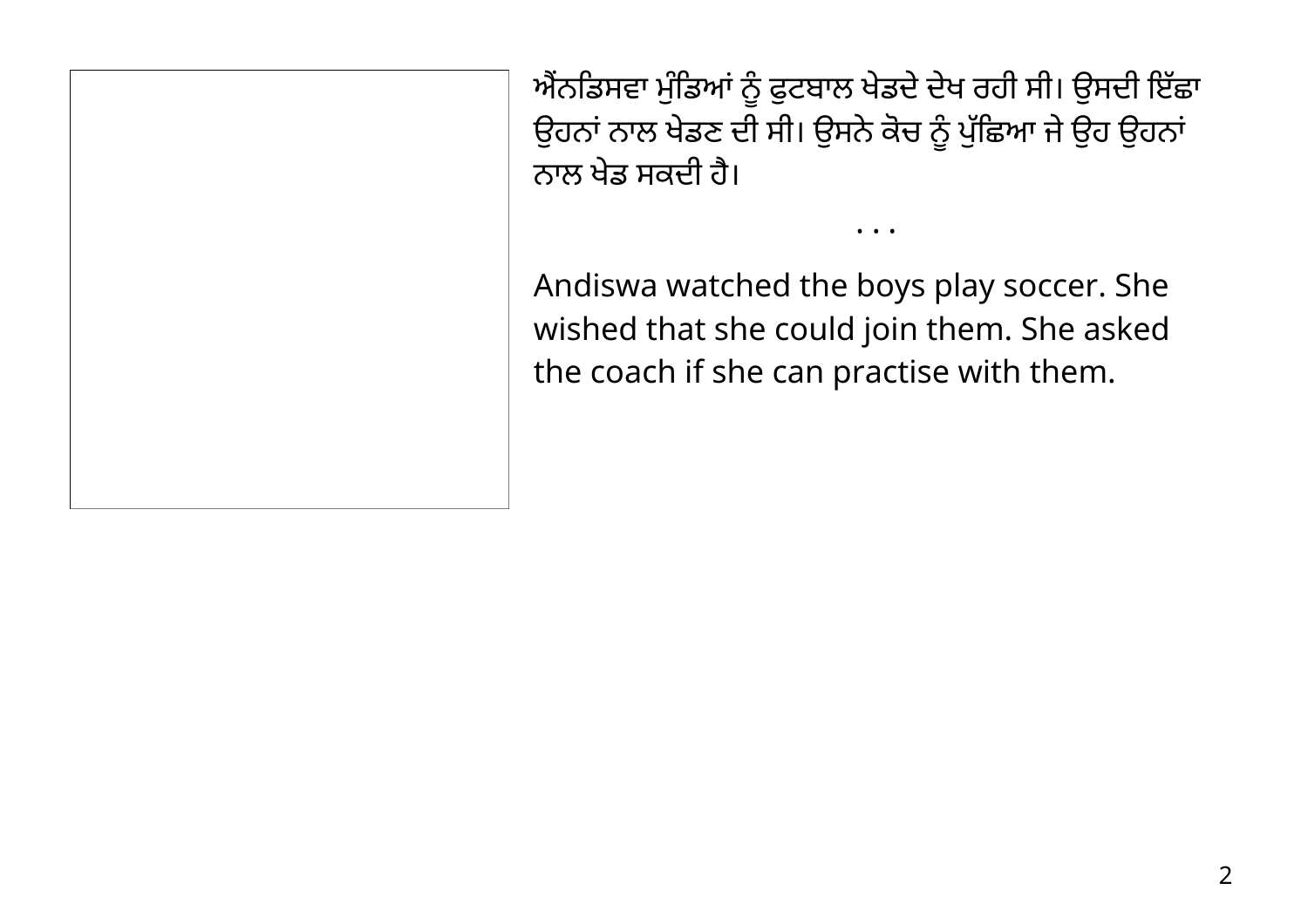ਕੇਚ ਨੇ ਆਪਣੇ ਹੱਥ ਕਮਰ ਤੇ ਰੱਖੇ। "ਇਸ ਸਕੂਲ ਵਿੱਚ, ਸਿਰਫ ਮੁੰਡਿਆਂ ਨੂੰ ਫੁਟਬਾਲ ਖੇਡਣ ਦੀ ਇਜਾਜ਼ਤ ਹੈ," ਉਸਨੇਂ ਕਿਹਾ।

The coach put his hands on his hips. "At this school, only boys are allowed to play soccer, " he said.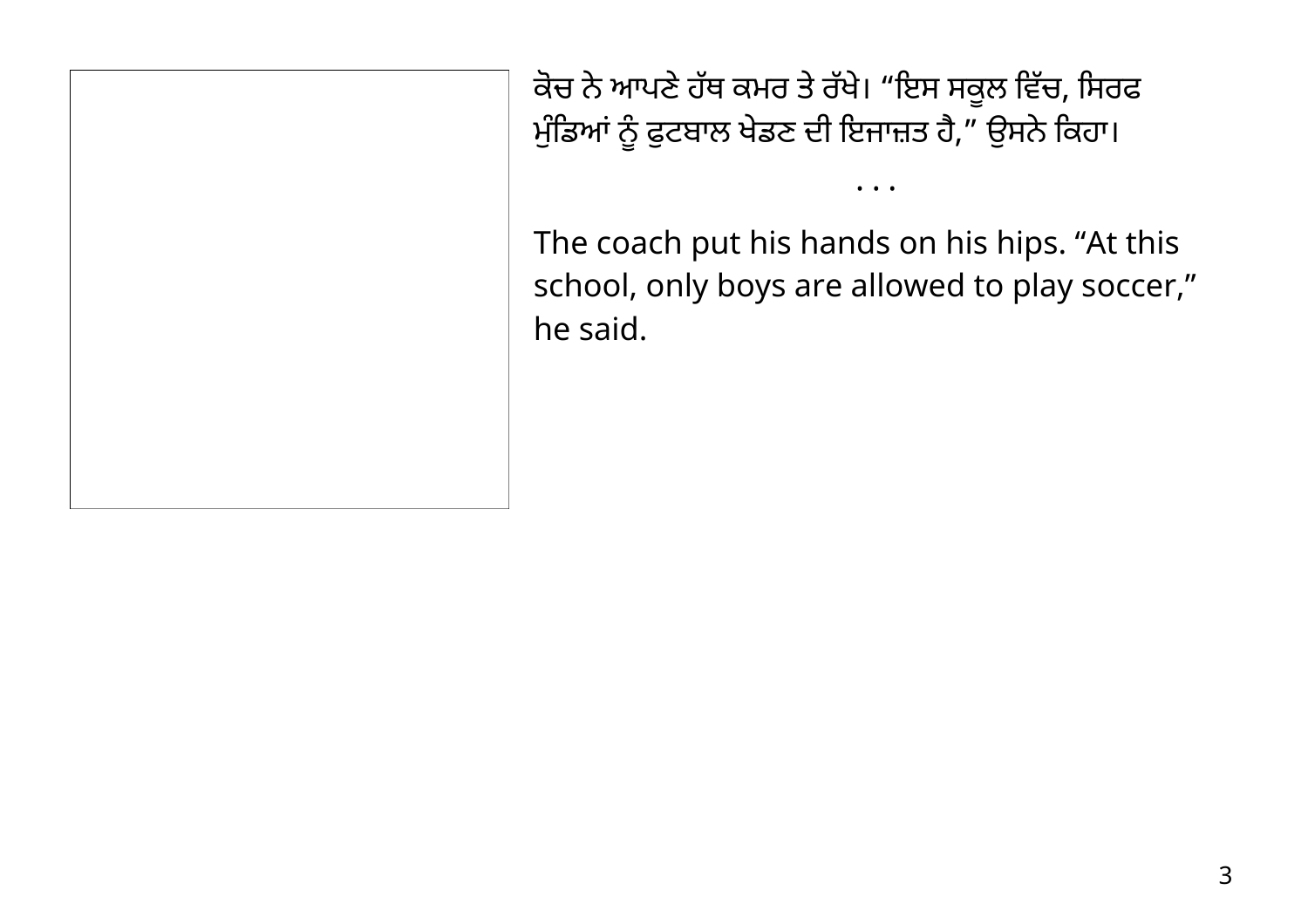ਮੁੰਡਿਆਂ ਨੇ ਉਸ ਨੂੰ ਨੈੱਟਬਾਲ ਖੇਡਣ ਲਈ ਕਿਹਾ। ਉਹਨਾਂ ਨੇ ਕਿਹਾ ਕਿ ਨੈੱਟਬਾਲ ਕੁੜੀਆਂ ਲਈ ਹੈ ਅਤੇ ਫੁਟਬਾਲ ਮੁੰਡਿਆਂ ਲਈ ਹੈ। ਐਂਨਡਿਸਵਾ ਨਿਰਾਸ ਸੀ।

The boys told her to go play netball. They said that netball is for girls and soccer is for boys. Andiswa was upset.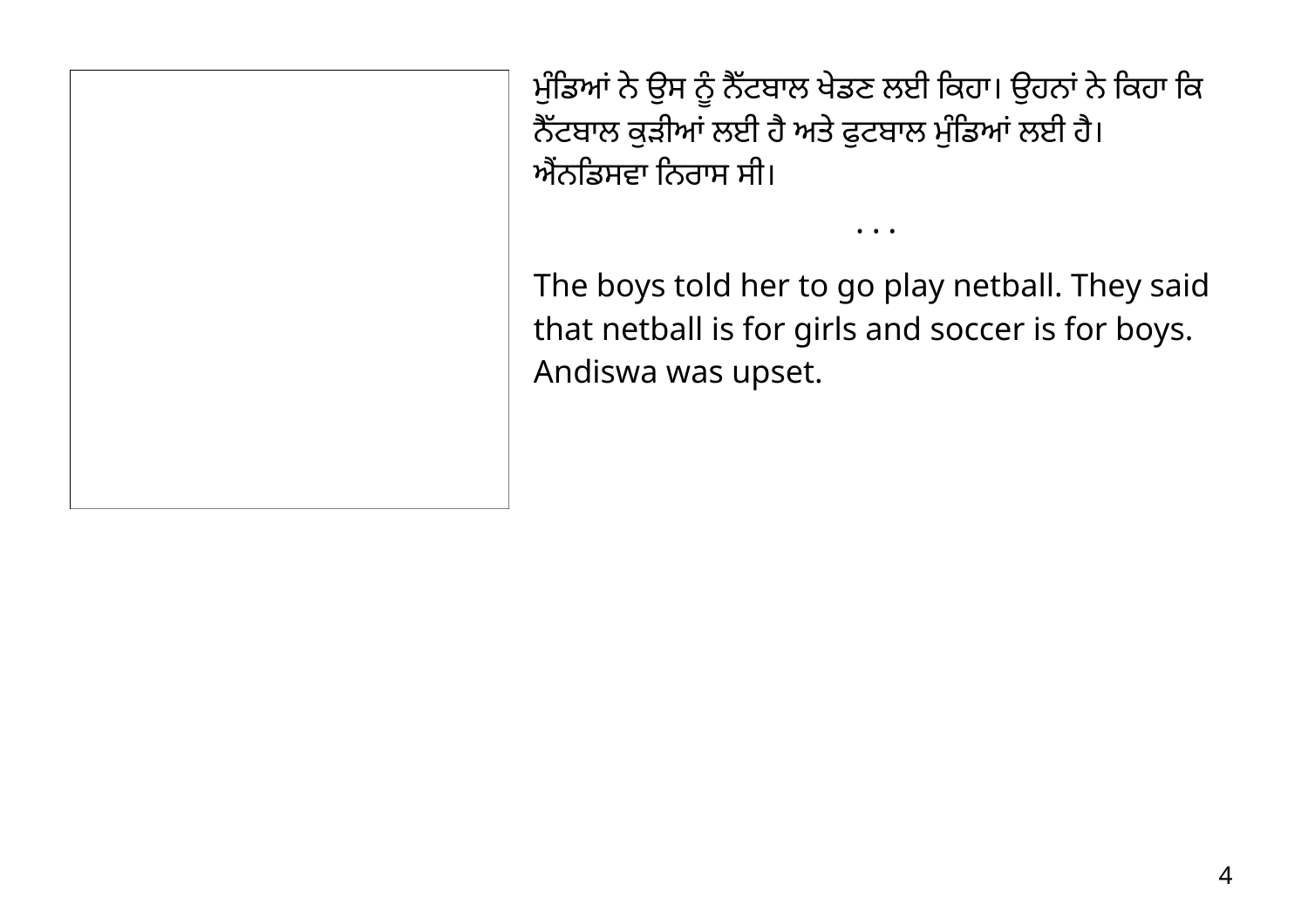ਅਗਲੇ ਦਿਨ, ਸਕੂਲ ਵਿੱਚ ਵੱਡਾ ਫੁੱਟਬਾਲ ਮੈਚ ਸੀ। ਕੇਚ ਚਿੰਤਾ ਵਿੱਚ ਸੀ ਕਿਉਂਕਿ ਉਸ ਦਾ ਸੱਭ ਤੋਂ ਵਧੀਆ ਖਿਡਾਰੀ ਬਿਮਾਰ ਸੀ ਅਤੇ ਖੇਡ ਨਹੀਂ ਸਕਦਾ ਸੀ।

• • •

The next day, the school had a big soccer match. The coach was worried because his best player was sick and could not play.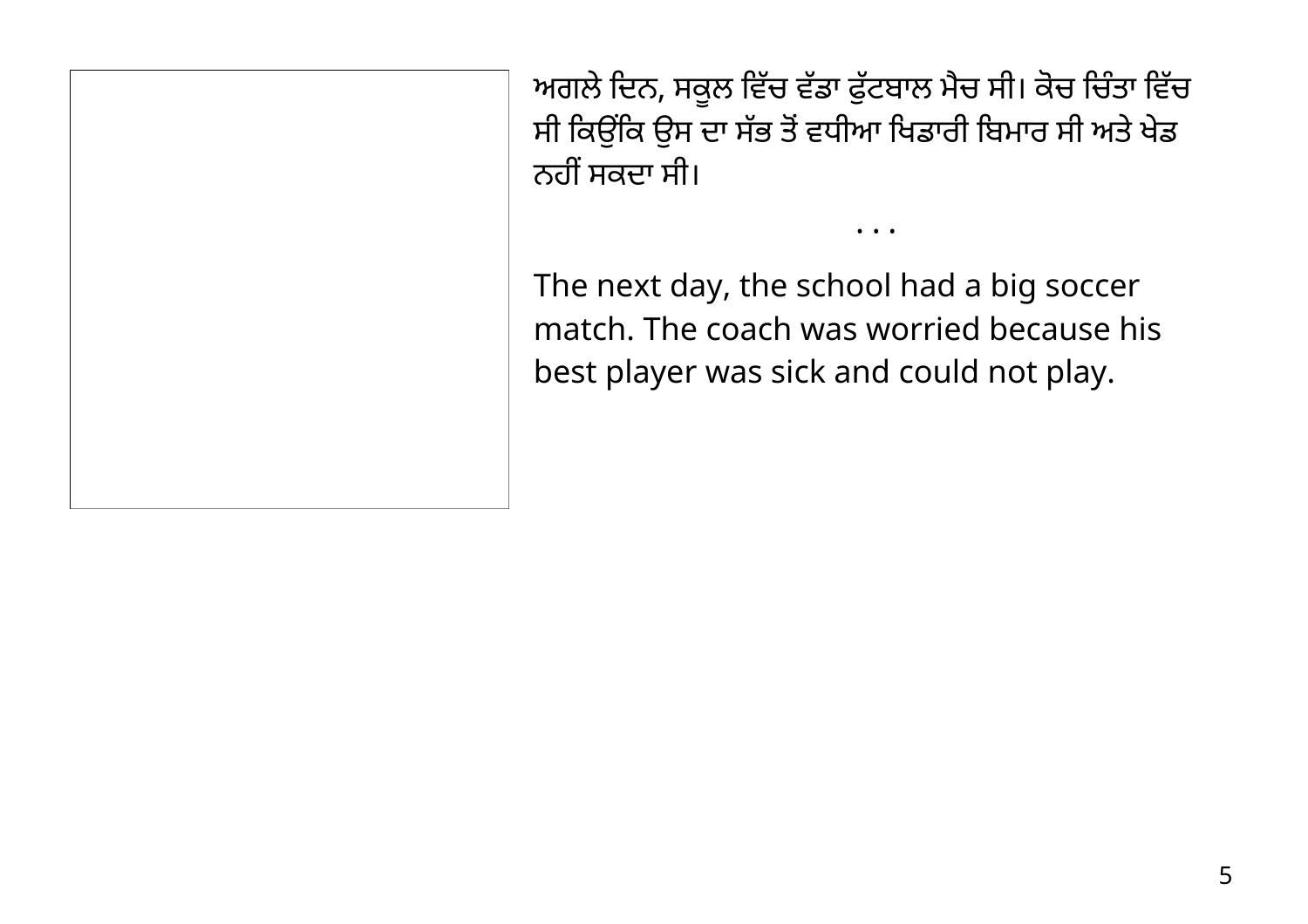ਐਨਡਿਸਵਾ ਕੇਚ ਕੇਲ ਭੱਜੀ ਗਈ ਅਤੇ ਉਸਨੂੰ ਖੇਡਣ ਲਈ ਬੇਨਤੀ ਕੀਤੀ। ਕੇਚ ਨੂੰ ਪਤਾ ਨਹੀਂ ਸੀ ਕਿ ਕੀ ਕਰਨਾ ਚਾਹੀਦਾ ਹੈ। ਫਿਰ ਉਸ ਨੇ ਫ਼ੈਸਲਾ ਲਿਆ ਕੇ ਐਂਨਡਿਸਵਾ ਟੀਮ ਵਿੱਚ ਸ਼ਾਮਲ ਹੋ ਸਕਦੀ ਹੈ।

Andiswa ran to the coach and begged him to let her to play. The coach was not sure what to do. Then he decided that Andiswa could join the team.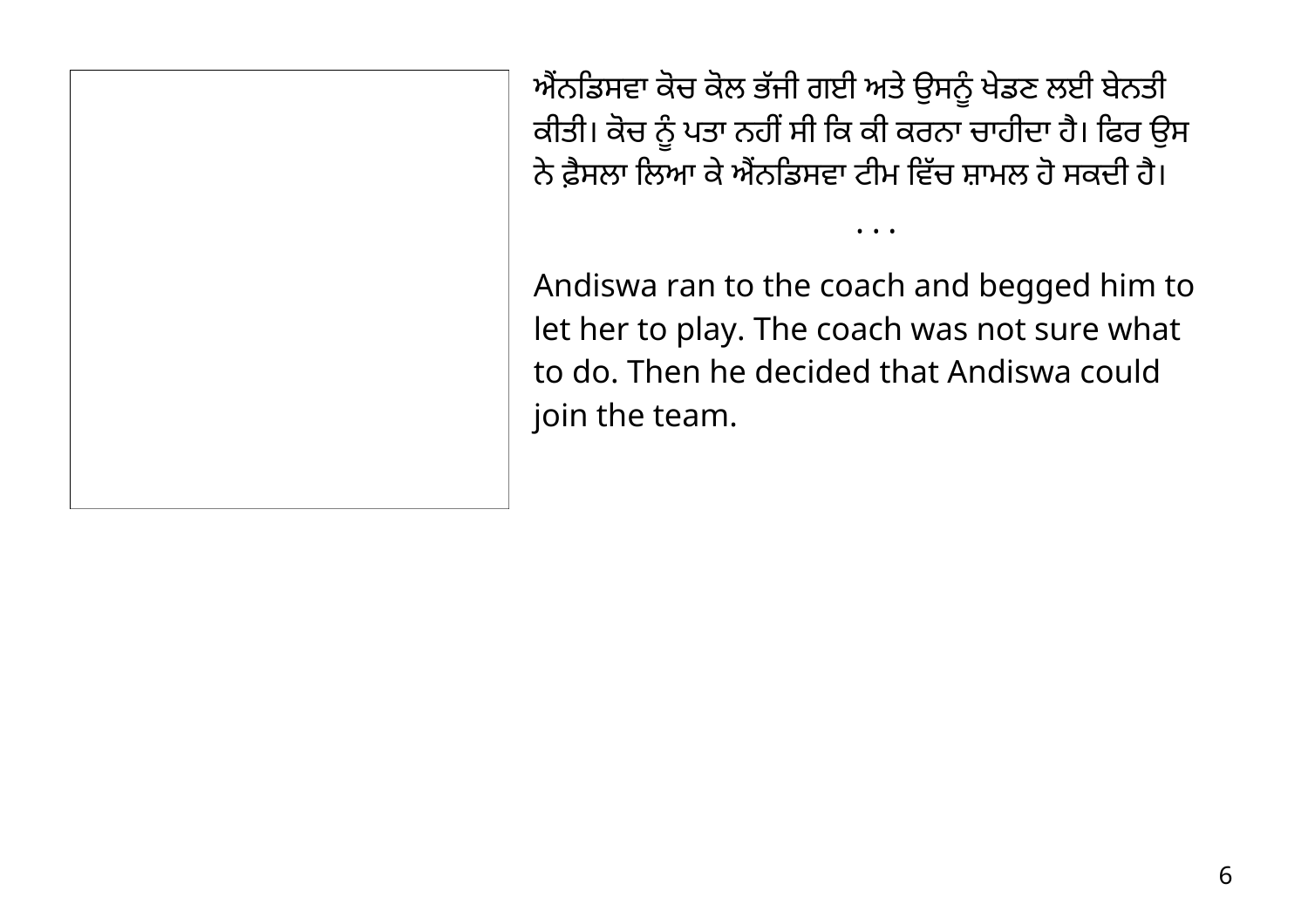ਮੈਚ ਕਠਨ ਸੀ ਖੇਡ ਦੇ ਅੱਧ ਤੱਕ ਕਿਸੇ ਨੇ ਗੋਲ ਨਹੀਂ ਕੀਤਾ ਸੀ।

The game was tough. Nobody had scored a goal by half time.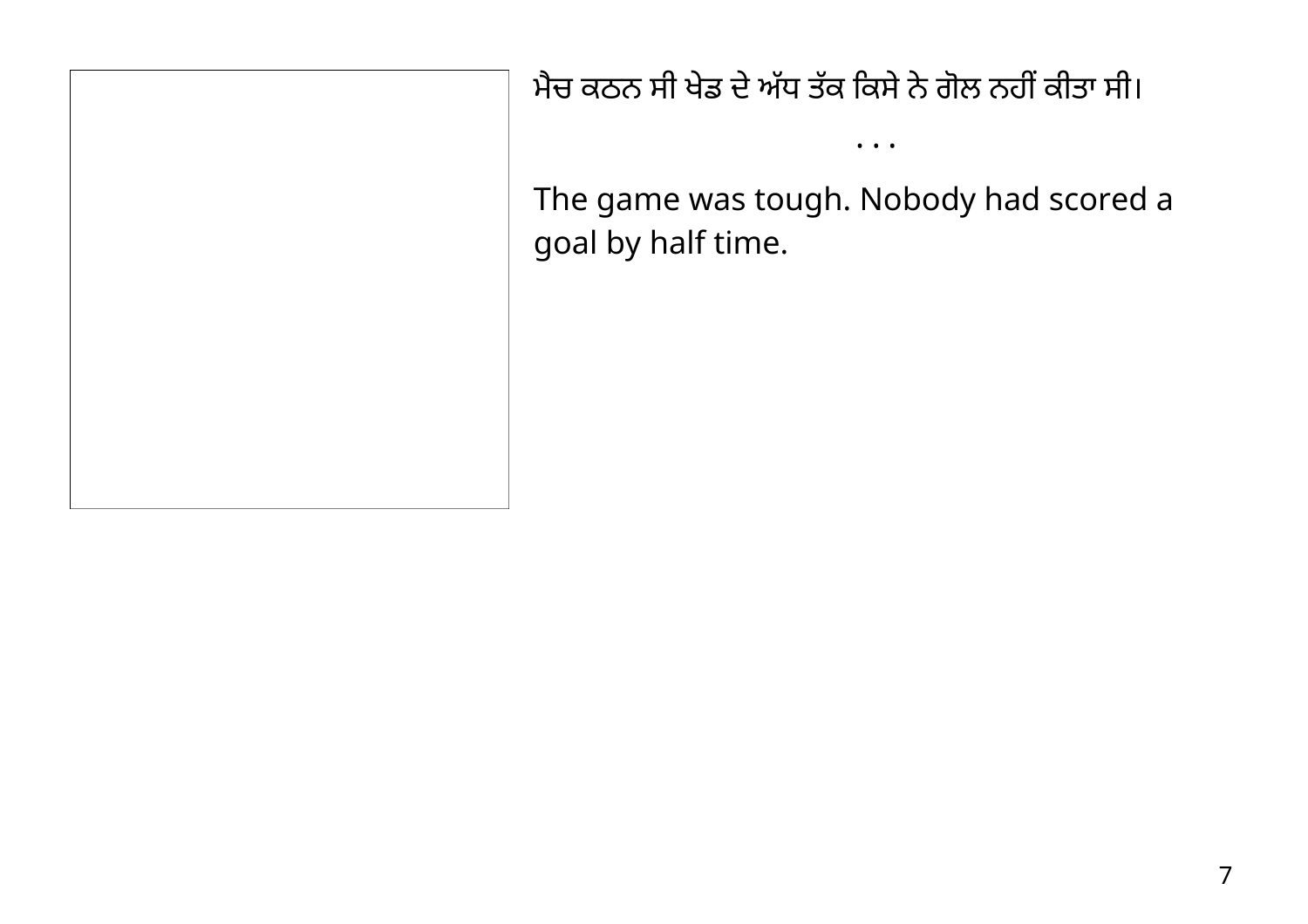ਮੈਚ ਦੇ ਦੂਜੇ ਅੱਧ ਦੌਰਾਨ, ਇੱਕ ਮੁੰਡੇ ਨੇ ਐਨਡਿਸਵਾ ਨੂੰ ਬਾਲ ਪਾਸ ਕੀਤੀ। ਉਹ ਗੋਲ ਪੋਸਟ ਵੱਲ ਬਹੁਤ ਹੀ ਤੇਜ਼ੀ ਨਾਲ ਭੱਜੀ ਗਈ। ਉਸਨੇ ਬਾਲ ਨੂੰ ਜੋਰ ਨਾਲ ਲੱਤ ਮਾਰੀ ਅਤੇ ਗੋਲ ਕਰ ਦਿੱਤਾ।

• • •

During the second half of the match one of the boys passed the ball to Andiswa. She moved very fast towards the goal post. She kicked the ball hard and scored a goal.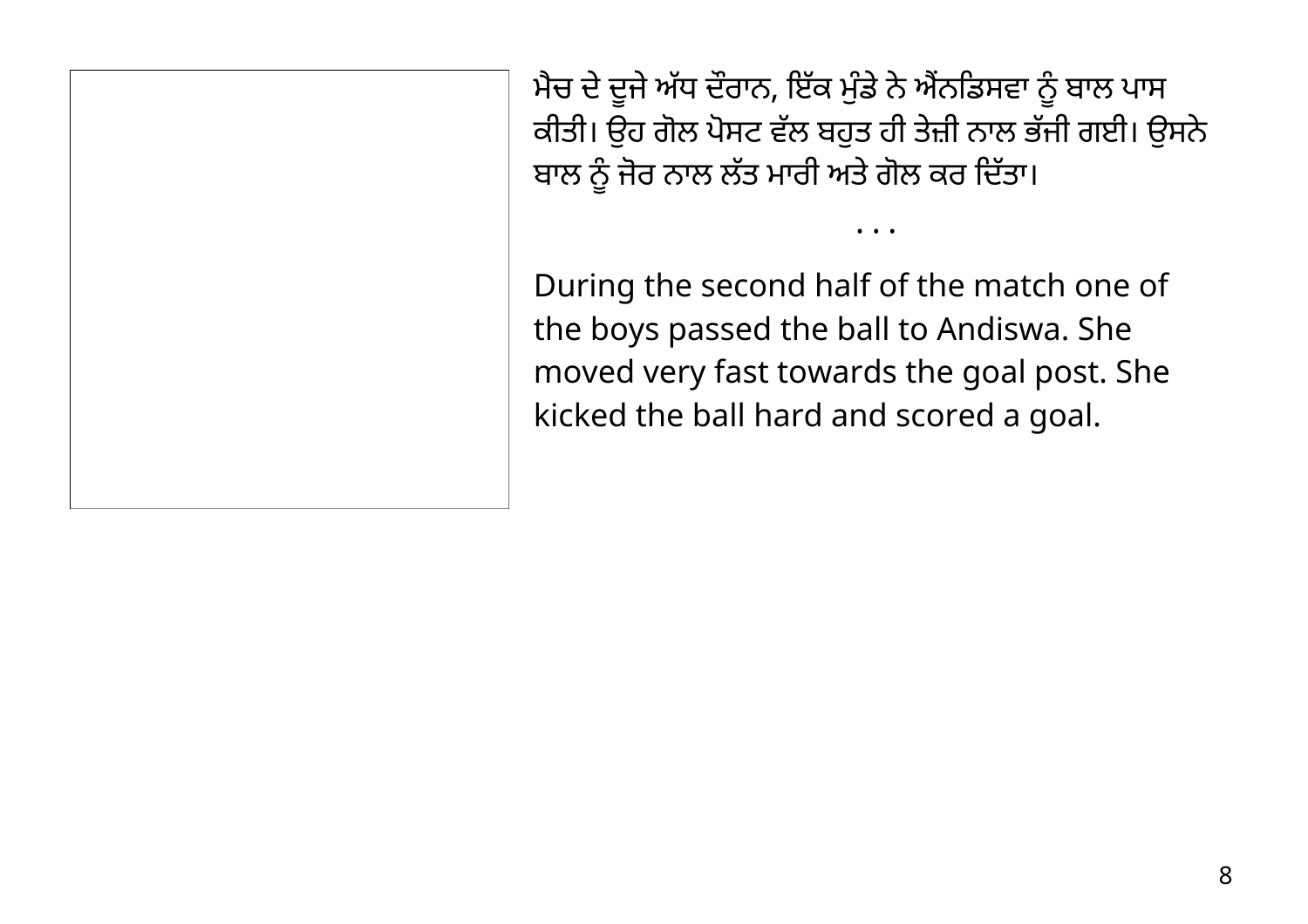ਭੀੜ ਖੁਸ਼ੀ ਨਾਲ ਉੱਡ ਪਈ। ਉਸ ਦਿਨ ਤੋਂ ਬਾਅਦ, ਕੁੜੀਆਂ ਨੂੰ ਵੀ ਸਕੂਲ ਵਿੱਚ ਫੁਟਬਾਲ ਖੇਡਣ ਦੀ ਇਜਾਜ਼ਤ ਮਿਲ ਗਈ।

The crowd went wild with joy. Since that day, girls were also allowed to play soccer at the school.